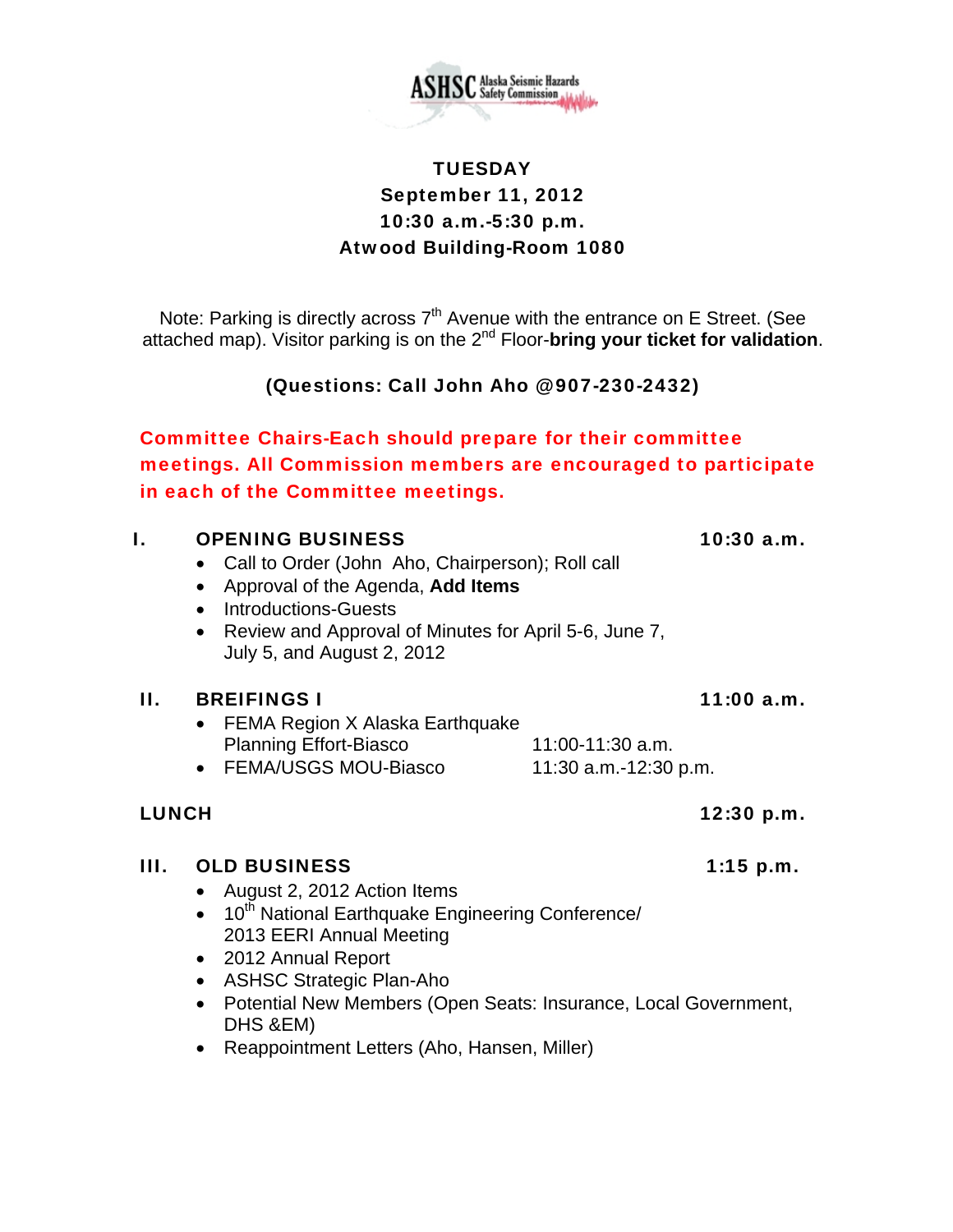

# September 11, 2012 (Continued)

#### IV. MEETINGS OF INTEREST 1:45 p.m.

- WSSPC Meeting, April 10-14, Memphis, TN
- 15<sup>th</sup> World Conference on Earthquake Engineering, September 24-28, 2012, Lisbon, Portugal
- Non-structural Seismic Mitigation Training, October 2012, Anchorage, AK
- California Seismic Safety Commission, November 8, 2012
- Nevada Earthquake Safety Council, November 8, 2012
- GSA Annual Meeting, November 4-7, 2012, Charlotte, NC
- WSSPC Board Meeting, November 14, 2012, Sacramento, CA
- Tsunami Operations Workshop, November, 2012, Seward, AK
- AGU Fall Meeting, December 3-6, 2012, San Francisco, CA
- Post-Earthquake Safety Evaluation of Buildings, December 11-12, 2012, Anchorage, AK
- SSA Annual Meeting, Salt Lake City, UT, February 17-19, 2013
- $\bullet$  10<sup>th</sup> U.S. National Earthquake Engineering Conference/ 2014 EERI Annual Meeting, July 20-26, 2014, Anchorage, AK

| V.                                                                    | <b>CRITICAL DEADLINES</b><br><b>ASHSC Report to WSSPC</b><br>$\bullet$<br><b>ASHSC Strategic Plan</b><br>2011 Report to Legislature Final | October 1, 2012<br>Complete<br>February 1, 2013 | $1:55$ p.m. |
|-----------------------------------------------------------------------|-------------------------------------------------------------------------------------------------------------------------------------------|-------------------------------------------------|-------------|
|                                                                       | Legislative Trip                                                                                                                          | <b>TBD</b>                                      |             |
| VI.                                                                   | <b>BRIEFING</b><br>Seismic Instrumentation Maintenance<br>Program/AVO-Power                                                               |                                                 | 2:00 p.m.   |
| VI.                                                                   | <b>COMMITTEE MEETINGS</b><br>Earthquake Scenarios-Carver                                                                                  | 2:30-3:30 p.m.                                  | 2:30 p.m.   |
| <b>BREAK</b>                                                          |                                                                                                                                           |                                                 | 3:30 p.m.   |
| VI.                                                                   | <b>COMMITTEE MEETINGS (CONTINUED)</b><br>Education and Outreach-Scher<br>Response and Recovery-Gravier 4:45-5:30 p.m.                     | $3:45-4:45$ p.m.                                | $3:45$ p.m. |
| RECESS TO 09/12/2012 AT 8:00 a.m.                                     |                                                                                                                                           |                                                 | 5:30 p.m.   |
| <b>Lloyd Cluff Presentation-UAA/APU Consortium</b><br><b>DIRECTOR</b> |                                                                                                                                           |                                                 | 7:00 p.m.   |

 $\epsilon$ .

Library Room 307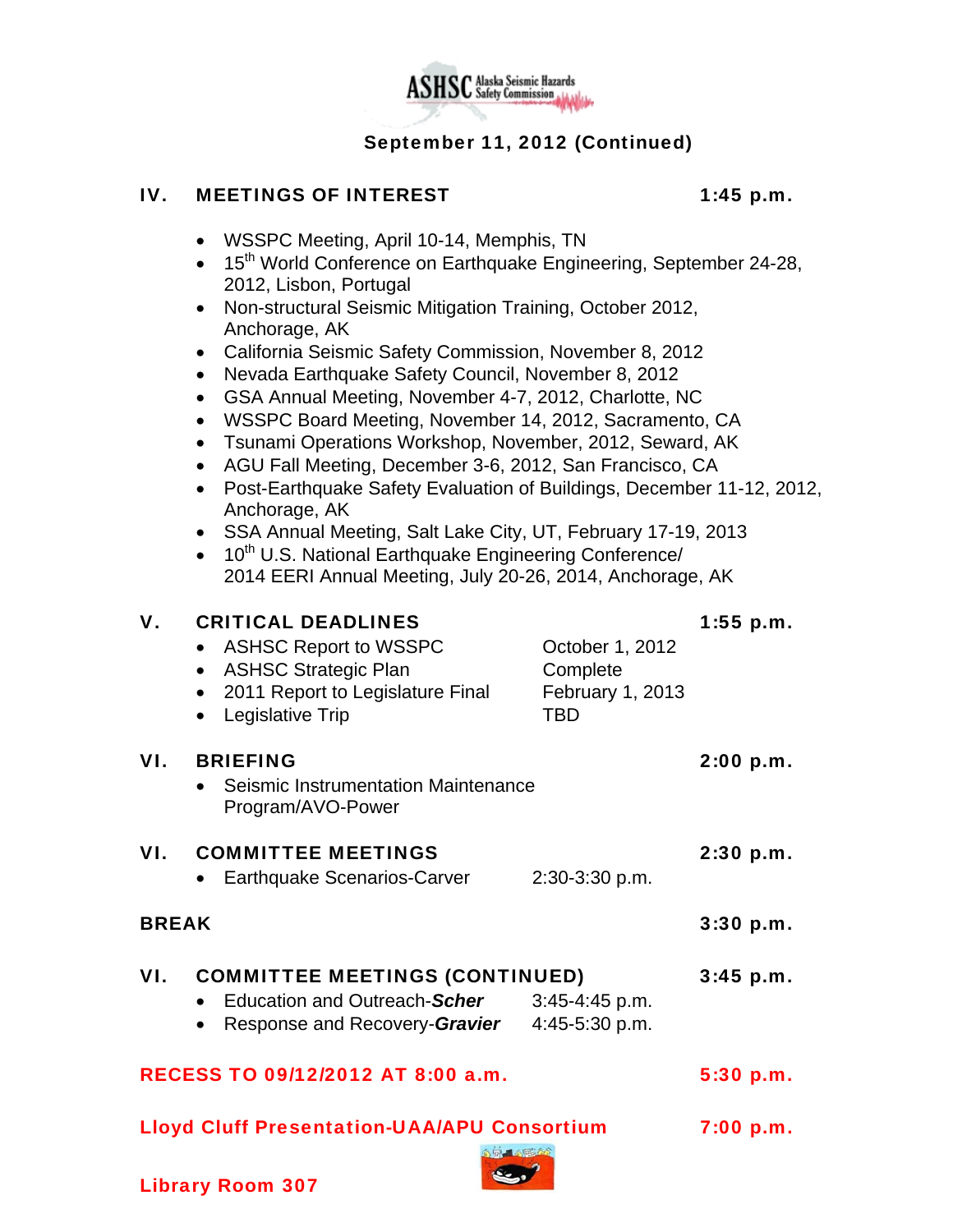

# **WEDNESDAY** September 12, 2012 8:00 a.m.-4:30 p.m. Atwood Building-Room 1080

Note: Parking is directly across  $7<sup>th</sup>$  Avenue with the entrance on E Street. (See attached map). Visitor parking is on the 2nd Floor-**bring your ticket for validation**.

### (Questions: Call John Aho @ 907-230-2432)

#### I. OPENING BUSINESS 8:00 a.m. Call to Order (John Aho, Chairperson); Roll call

- Approval of the Agenda, **Add Items**
- Introductions-Guests

# II. JOINT ASHSC/GAC MEETING 8:05 a.m.

- Introductions
- GAC Purpose
- ASHSC Purpose
- Discussion of Potential Common Goals
- 10<sup>th</sup> Annual Earthquake Engineering Conference
- Action Items

# BREAK 10:00 a.m.

# II. BRIEFINGS 10:15 a.m. Focal Mechanism Beach Balls-Koehler 10:15-10:45 a.m. • Rapid Visual Screening-Schools-Kelly 10:45-11:30 a.m. • Achieving Risk Reduction at U of O Discussion-Prof Theodoropoulos 11:30 a.m.-12:00 p.m. LUNCH 12:00 p.m. III. COMMITTEE MEETINGS 1:00 p.m. Earthquake Scenarios-*Carver* IV. BREIFING 2:00 p.m.

• DNR Legislative Liaison Update-Tempel